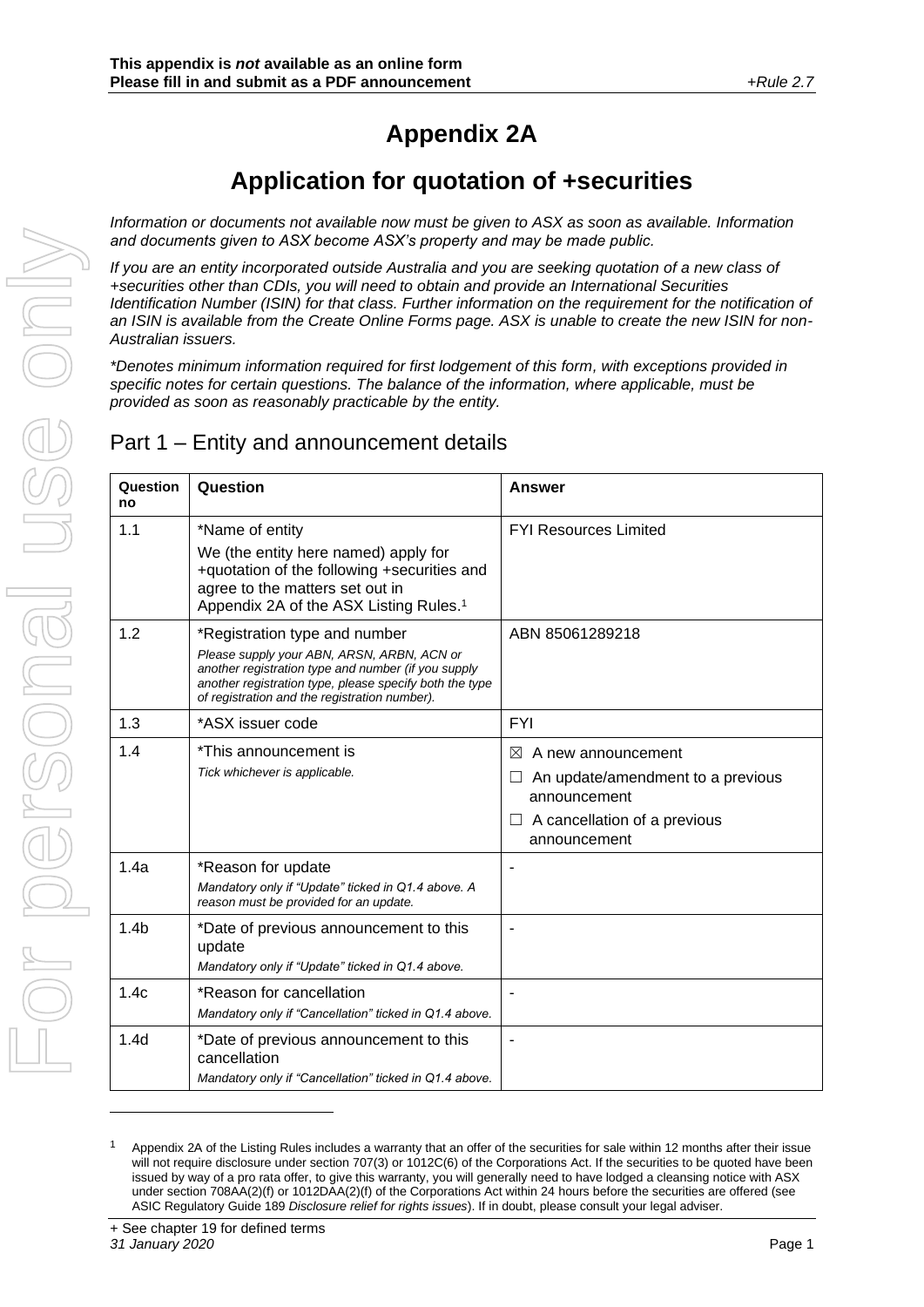1.5 **h** \*Date of this announcement 15 June 2020

## Part 2 – Type of issue

| Question<br>No. | Question                                                                                                                                                                                                                                                                                                 | Answer                                                                                                                                                                                                  |  |  |
|-----------------|----------------------------------------------------------------------------------------------------------------------------------------------------------------------------------------------------------------------------------------------------------------------------------------------------------|---------------------------------------------------------------------------------------------------------------------------------------------------------------------------------------------------------|--|--|
| 2.1             | *The +securities to be quoted are:<br>Select whichever item is applicable.<br>If you wish to apply for quotation of different types of<br>issues of securities, please complete a separate                                                                                                               | $\Box$ Being issued as part of a transaction or<br>transactions previously announced to<br>the market in an Appendix 3B                                                                                 |  |  |
|                 | Appendix 2A for each type of issue.                                                                                                                                                                                                                                                                      | $\Box$ Being issued under a +dividend or<br>distribution plan                                                                                                                                           |  |  |
|                 |                                                                                                                                                                                                                                                                                                          | $\Box$ Being issued as a result of options being<br>exercised or other +convertible<br>securities being converted                                                                                       |  |  |
|                 |                                                                                                                                                                                                                                                                                                          | $\Box$ Unquoted partly paid +securities that<br>have been paid up and are now quoted<br>fully paid +securities                                                                                          |  |  |
|                 |                                                                                                                                                                                                                                                                                                          | $\Box$ + Restricted securities where the escrow<br>period has expired or is about to expire                                                                                                             |  |  |
|                 |                                                                                                                                                                                                                                                                                                          | $\Box$ +Securities previously issued under an<br>+employee incentive scheme where the<br>restrictions on transfer have ceased or<br>are about to cease                                                  |  |  |
|                 |                                                                                                                                                                                                                                                                                                          | $\Box$ +Securities issued under an +employee<br>incentive scheme that are not subject to<br>a restriction on transfer or that are to be<br>quoted notwithstanding there is a<br>restriction on transfer |  |  |
|                 |                                                                                                                                                                                                                                                                                                          | $\boxtimes$ Other                                                                                                                                                                                       |  |  |
| 2.2a.1          | *Date of Appendix 3B notifying the market<br>of the proposed issue of +securities for<br>which quotation is now being sought<br>Answer this question if your response to Q2.1 is "Being"<br>issued as part of a transaction or transactions<br>previously announced to the market in an Appendix<br>3B'' | 12 June 2020                                                                                                                                                                                            |  |  |
| 2.2a.2          | *Are there any further issues of +securities<br>yet to take place to complete the<br>transaction(s) referred to in the<br>Appendix 3B?                                                                                                                                                                   | No                                                                                                                                                                                                      |  |  |
|                 | Answer this question if your response to Q2.1 is "Being"<br>issued as part of a transaction or transactions<br>previously announced to the market in an Appendix<br>3B".                                                                                                                                 |                                                                                                                                                                                                         |  |  |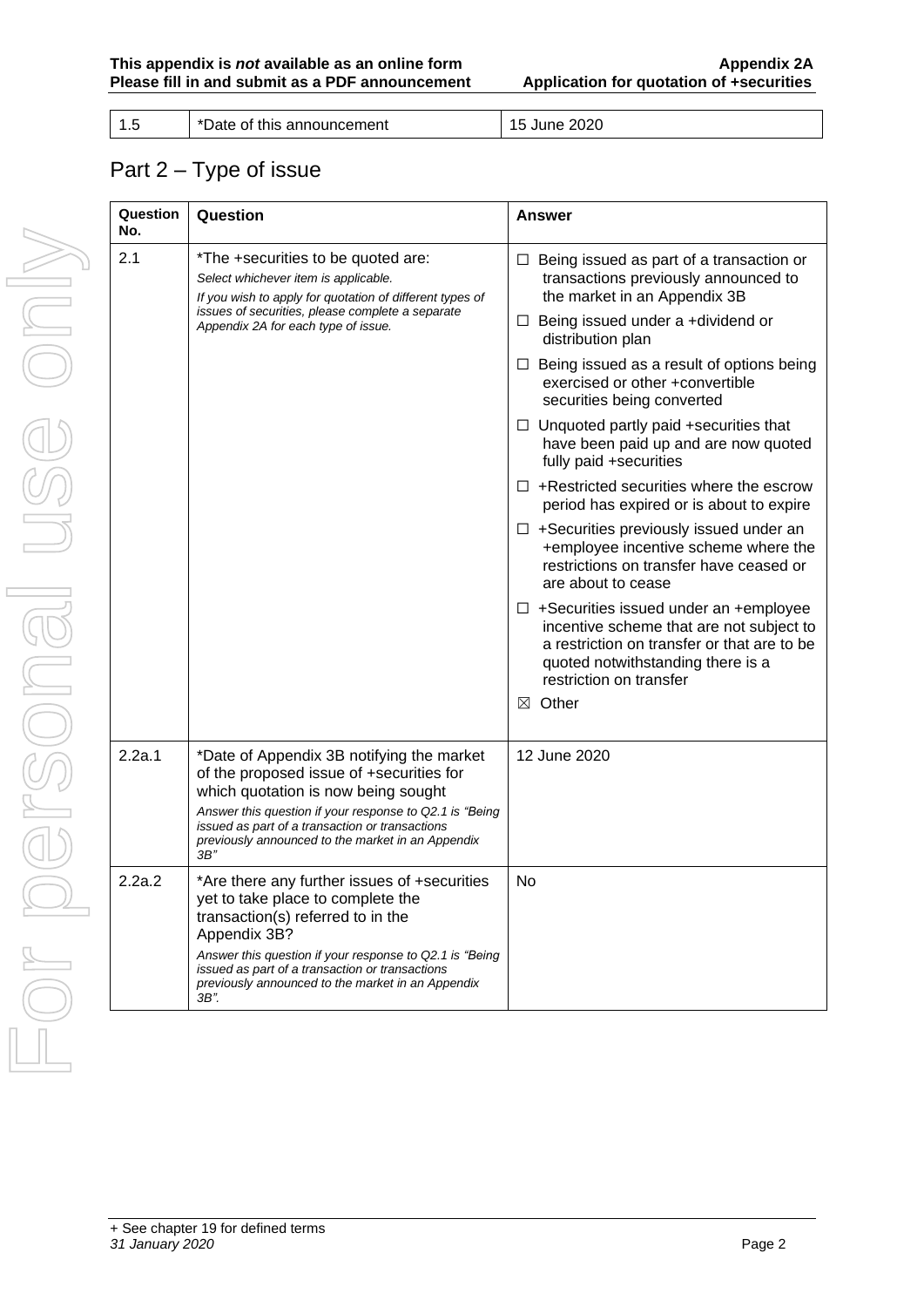| 2.2a.2.1           | *Please provide details of the further issues<br>of +securities yet to take place to complete<br>the transaction(s) referred to in the<br>Appendix 3B<br>Answer this question if your response to Q2.1 is "Being                                                                                                                                                                                                                                                                                                                                                                                                                       |           |
|--------------------|----------------------------------------------------------------------------------------------------------------------------------------------------------------------------------------------------------------------------------------------------------------------------------------------------------------------------------------------------------------------------------------------------------------------------------------------------------------------------------------------------------------------------------------------------------------------------------------------------------------------------------------|-----------|
|                    | issued as part of a transaction or transactions<br>previously announced to the market in an Appendix<br>3B" and your response to Q2.2a.2 is "Yes".                                                                                                                                                                                                                                                                                                                                                                                                                                                                                     |           |
|                    | Please provide details of the proposed dates and<br>number of securities for the further issues. This may<br>be the case, for example, if the Appendix 3B related to<br>an accelerated pro rata offer with an institutional<br>component being quoted on one date and a retail<br>component being quoted on a later date.                                                                                                                                                                                                                                                                                                              |           |
| 2.2 <sub>b.1</sub> | *Date of Appendix 3A.1 lodged with ASX in<br>relation to the underlying +dividend or<br>distribution                                                                                                                                                                                                                                                                                                                                                                                                                                                                                                                                   |           |
|                    | Answer this question if your response to Q2.1 is "Being<br>issued under a dividend or distribution plan".                                                                                                                                                                                                                                                                                                                                                                                                                                                                                                                              |           |
| 2.2 <sub>b.2</sub> | *Does the +dividend or distribution plan<br>meet the requirement of listing rule 7.2<br>exception 4 that it does not impose a limit<br>on participation?                                                                                                                                                                                                                                                                                                                                                                                                                                                                               | Yes or No |
|                    | Answer this question if your response to Q2.1 is "Being"<br>issued under a dividend or distribution plan".                                                                                                                                                                                                                                                                                                                                                                                                                                                                                                                             |           |
|                    | Note: Exception 4 only applies where security holders<br>are able to elect to receive all of their dividend or<br>distribution as securities. For example, Exception 4<br>would not apply in the following circumstances: 1) The<br>entity has specified a dollar limit on the level of<br>participation e.g. security holders can only participate<br>to a maximum value of \$x in respect of their<br>entitlement, or 2) The entity has specified a maximum<br>number of securities that can participate in the plan<br>e.g. security holders can only receive securities in lieu<br>of dividend payable for x number of securities. |           |
| 2.2c.1             | Please state the number and type of<br>options that were exercised or other<br>+convertible securities that were converted<br>(including their ASX security code)<br>Answer this question if your response to Q2.1 is "Being<br>issued as a result of options being exercised or other                                                                                                                                                                                                                                                                                                                                                 |           |
| 2.2c.2             | convertible securities being converted".                                                                                                                                                                                                                                                                                                                                                                                                                                                                                                                                                                                               |           |
|                    | And the date the options were exercised or<br>other +convertible securities were<br>converted                                                                                                                                                                                                                                                                                                                                                                                                                                                                                                                                          |           |
|                    | Answer this question if your response to Q2.1 is "Being<br>issued as a result of options being exercised or other<br>convertible securities being converted".                                                                                                                                                                                                                                                                                                                                                                                                                                                                          |           |
|                    | Note: If this occurred over a range of dates, enter the<br>date the last of the options was exercised or<br>convertible securities was converted.                                                                                                                                                                                                                                                                                                                                                                                                                                                                                      |           |
| 2.2d.1             | Please state the number and type of partly<br>paid +securities (including their ASX<br>security code) that were fully paid up<br>Answer this question if your response to Q2.1 is                                                                                                                                                                                                                                                                                                                                                                                                                                                      |           |
|                    | "Unquoted partly paid securities that have been paid<br>up and are now quoted fully paid securities".                                                                                                                                                                                                                                                                                                                                                                                                                                                                                                                                  |           |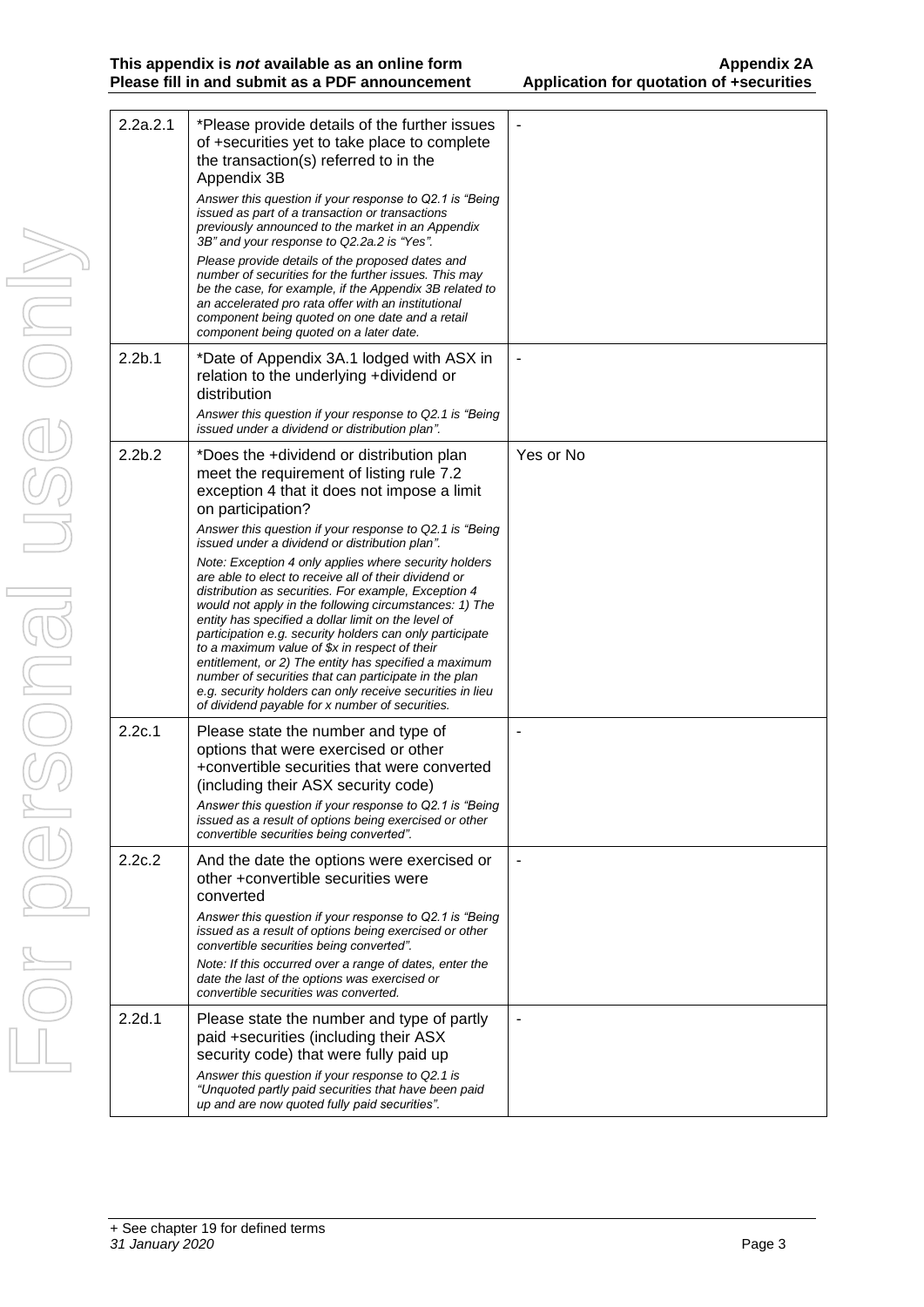#### **This appendix is** *not* **available as an online form Appendix 2A Please fill in and submit as a PDF announcement Application for quotation of +securities**

| Ĺ                         |
|---------------------------|
|                           |
| I<br>J<br>$\bigcirc$<br>j |
| O<br>j.                   |

| 2.2d.2 | And the date the +securities were fully paid<br>up<br>Answer this question if your response to Q2.1 is                                                                                                                                                                         |    |
|--------|--------------------------------------------------------------------------------------------------------------------------------------------------------------------------------------------------------------------------------------------------------------------------------|----|
|        | "Unquoted partly paid securities that have been paid<br>up and are now quoted fully paid securities".                                                                                                                                                                          |    |
|        | Note: If this occurred over a range of dates, enter the<br>date the last of the securities was fully paid up.                                                                                                                                                                  |    |
| 2.2e.1 | Please state the number and type of<br>+restricted securities (including their ASX<br>security code) where the escrow period has<br>expired or is about to expire                                                                                                              |    |
|        | Answer this question if your response to Q2.1 is<br>"Restricted securities where the escrow period has<br>expired or is about to expire".                                                                                                                                      |    |
| 2.2e.2 | And the date the escrow restrictions have<br>ceased or will cease                                                                                                                                                                                                              |    |
|        | Answer this question if your response to Q2.1 is<br>"Restricted securities where the escrow period has<br>expired or is about to expire".                                                                                                                                      |    |
|        | Note: If this occurred over a range of dates, enter the<br>date the last of the escrow restrictions has ceased or<br>will cease.                                                                                                                                               |    |
| 2.2f.1 | Please state the number and type of<br>+securities (including their ASX security<br>code) previously issued under the<br>+employee incentive scheme where the<br>restrictions on transfer have ceased or are<br>about to cease                                                 |    |
|        | Answer this question if your response to Q2.1 is<br>"Securities previously issued under an employee<br>incentive scheme where the restrictions on transfer<br>have ceased or are about to cease".                                                                              |    |
| 2.2f.2 | And the date the restrictions on transfer<br>have ceased or will cease:                                                                                                                                                                                                        |    |
|        | Answer this question if your response to Q2.1 is<br>"Securities previously issued under an employee<br>incentive scheme where the restrictions on transfer<br>have ceased or are about to cease".                                                                              |    |
|        | Note: If this occurred over a range of dates, enter the<br>date the last of the restrictions on transfer has ceased<br>or will cease.                                                                                                                                          |    |
| 2.2g.1 | Please state the number and type of<br>+securities (including their ASX security<br>code) issued under an +employee incentive<br>scheme that are not subject to a restriction<br>on transfer or that are to be quoted<br>notwithstanding there is a restriction on<br>transfer | ÷, |
|        | Answer this question if your response to Q2.1 is<br>"Securities issued under an employee incentive<br>scheme that are not subject to a restriction on transfer<br>or that are to be quoted notwithstanding there is a<br>restriction on transfer".                             |    |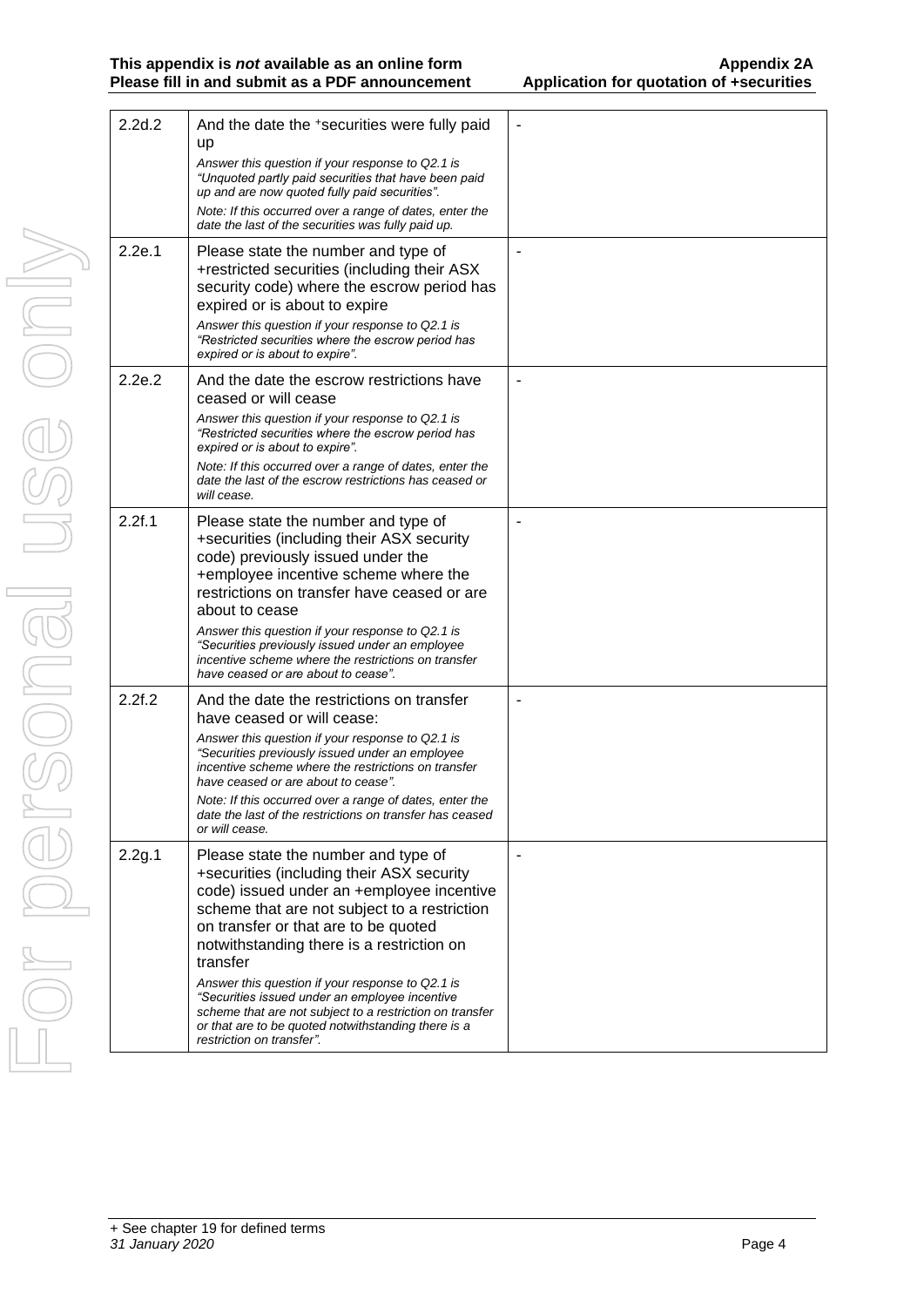| 2.2g.2<br>2.2g.3 | *Please attach a document or provide<br>details of a URL link for a document lodged<br>with ASX detailing the terms of the<br>+employee incentive scheme or a summary<br>of the terms.<br>Answer this question if your response to Q2.1 is<br>"Securities issued under an employee incentive<br>scheme that are not subject to a restriction on transfer<br>or that are to be quoted notwithstanding there is a<br>restriction on transfer".<br>*Are any of these +securities being issued                                                                                                                                                                                                                                |                           | <b>No</b>                                                                    |                                                                                                                                                                                                                                                                                                                                                                                          |
|------------------|---------------------------------------------------------------------------------------------------------------------------------------------------------------------------------------------------------------------------------------------------------------------------------------------------------------------------------------------------------------------------------------------------------------------------------------------------------------------------------------------------------------------------------------------------------------------------------------------------------------------------------------------------------------------------------------------------------------------------|---------------------------|------------------------------------------------------------------------------|------------------------------------------------------------------------------------------------------------------------------------------------------------------------------------------------------------------------------------------------------------------------------------------------------------------------------------------------------------------------------------------|
|                  | to +key management personnel (KMP) or<br>an +associate<br>Answer this question if your response to Q2.1 is<br>"Securities issued under an employee incentive<br>scheme that are not subject to a restriction on transfer<br>or that are to be quoted notwithstanding there is a<br>restriction on transfer".                                                                                                                                                                                                                                                                                                                                                                                                              |                           |                                                                              |                                                                                                                                                                                                                                                                                                                                                                                          |
| 2.2g.3.a         | *Provide details of the recipients and the number of +securities issued to each of them.<br>Answer this question if your response to Q2.1 is "Securities issued under an employee incentive scheme that are<br>not subject to a restriction on transfer or that are to be quoted notwithstanding there is a restriction on transfer"<br>and your response to Q2.2g.3 is "Yes". Repeat the detail in the table below for each KMP involved in the issue. If<br>the securities are being issued to the KMP, repeat the name of the KMP or insert "Same" in "Name of registered<br>holder". If the securities are being issued to an associate of a KMP, insert the name of the associate in "Name of<br>registered holder". |                           |                                                                              |                                                                                                                                                                                                                                                                                                                                                                                          |
|                  | Name of KMP                                                                                                                                                                                                                                                                                                                                                                                                                                                                                                                                                                                                                                                                                                               | Name of registered holder |                                                                              | Number of +securities                                                                                                                                                                                                                                                                                                                                                                    |
|                  |                                                                                                                                                                                                                                                                                                                                                                                                                                                                                                                                                                                                                                                                                                                           |                           |                                                                              |                                                                                                                                                                                                                                                                                                                                                                                          |
| 2.2h.1           | *The purpose(s) for which the entity is<br>issuing the +securities is:<br>Answer this question if your response to Q2.1 is<br>"Other".<br>You may select one or more of the items in the list.                                                                                                                                                                                                                                                                                                                                                                                                                                                                                                                            |                           | $\Box$<br>$\Box$<br>$\Box$<br>$\boxtimes$<br>Additional details:<br>Company. | To raise additional working capital<br>To fund the retirement of debt<br>To pay for the acquisition of an asset<br>[provide details below]<br>To pay for services rendered<br>[provide details below]<br>$\Box$ Other [provide details below]<br>The issue of the shares is in full payment<br>(excluding GST) of approximately \$416,170<br>owed to a group of service providers to the |
| 2.2h.2           | *Please provide any further information<br>needed to understand the circumstances in<br>which you are applying to have these<br>+securities quoted on ASX, including (if<br>applicable) why the issue of the +securities<br>has not been previously announced to the<br>market in an Appendix 3B<br>You must answer this question if your response to<br>Q2.1 is "Other". If there is no other information to<br>provide, please answer "Not applicable" or "N/A".                                                                                                                                                                                                                                                        |                           |                                                                              |                                                                                                                                                                                                                                                                                                                                                                                          |
| 2.2i             | *Are these +securities being offered under<br>a +disclosure document or +PDS?<br>Answer this question if your response to Q2.1 is any<br>option other than "Being issued as part of a transaction<br>or transactions previously announced to the market in<br>an Appendix 3B".                                                                                                                                                                                                                                                                                                                                                                                                                                            |                           | No                                                                           |                                                                                                                                                                                                                                                                                                                                                                                          |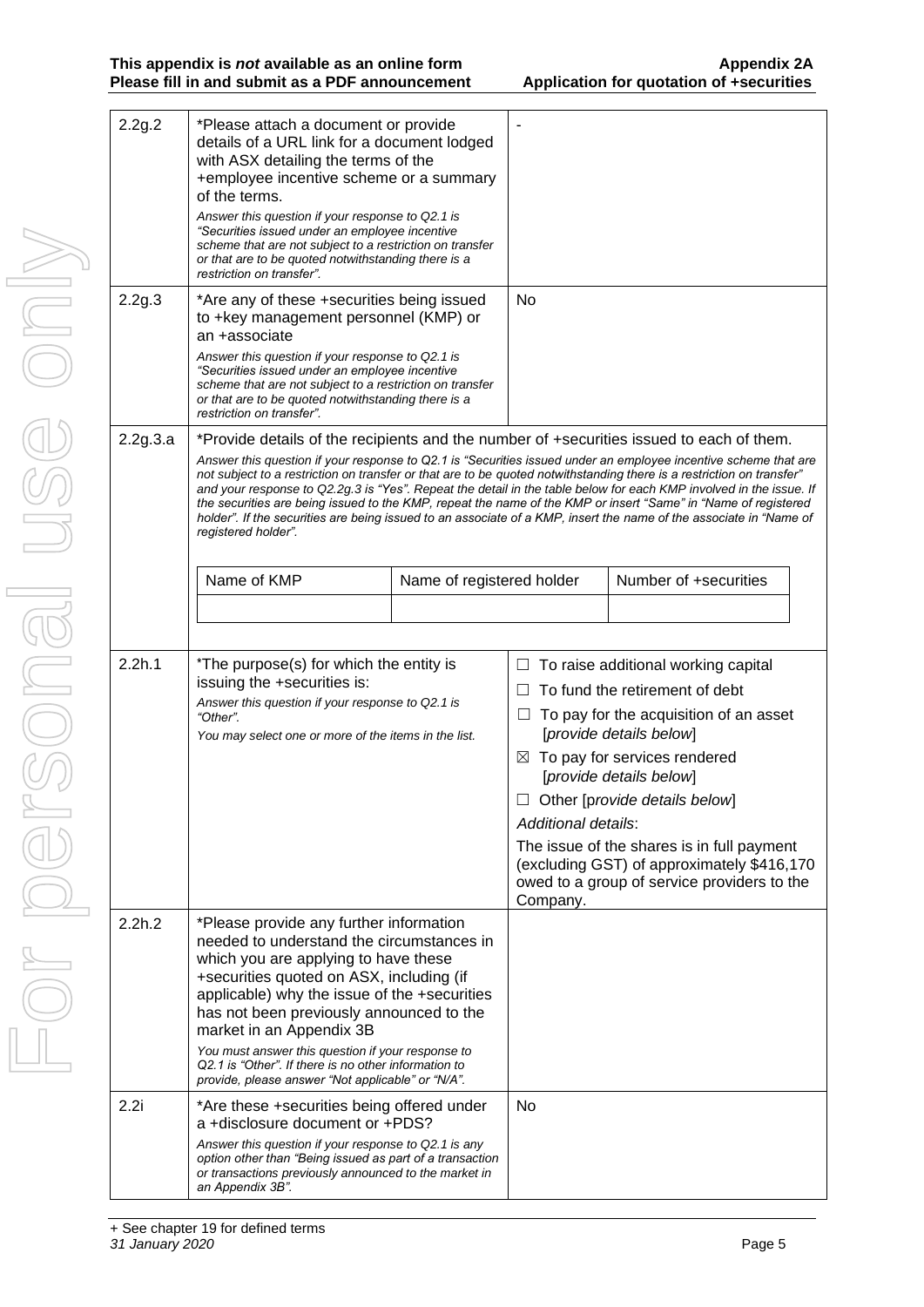| 2.2i.1 | *Date of +disclosure document or +PDS?<br>Answer this question if your response to Q2.1 is any<br>option other than "Being issued as part of a transaction<br>or transactions previously announced to the market in<br>an Appendix 3B" and your response to Q2.2i is "Yes".<br>Under the Corporations Act, the entity must apply for |                                                                                                       |
|--------|--------------------------------------------------------------------------------------------------------------------------------------------------------------------------------------------------------------------------------------------------------------------------------------------------------------------------------------|-------------------------------------------------------------------------------------------------------|
|        | quotation of the securities within 7 days of the date of<br>the disclosure document or PDS.                                                                                                                                                                                                                                          |                                                                                                       |
| 2.3    | *The +securities to be quoted are:<br>Tick whichever is applicable                                                                                                                                                                                                                                                                   | Additional +securities in a class that is<br>$\bowtie$<br>already quoted on ASX ("existing<br>class") |
|        |                                                                                                                                                                                                                                                                                                                                      | $\Box$ New +securities in a class that is not yet<br>quoted on ASX ("new class")                      |

### Part 3A – number and type of +securities to be quoted (existing class or new class) where issue has previously been notified to ASX in an Appendix 3B

*Answer the questions in this Part if your response to Q2.1 is "Being issued as part of a transaction or transactions previously announced to the market in an Appendix 3B" and your response to Q2.3 is "existing class" or "new class".*

| Question<br>No. | Question                                                             | Answer    |
|-----------------|----------------------------------------------------------------------|-----------|
| 3A.1            | *ASX security code & description<br>FYI - fully paid ordinary shares |           |
| 3A.2            | *Number of +securities to be quoted                                  | 8,323,335 |

### Part 3B – number and type of +securities to be quoted (existing class) where issue has not previously been notified to ASX in an Appendix 3B

*Answer the questions in this Part if your response to Q2.1 is anything other than "Being issued as part of a transaction or transactions previously announced to the market in an Appendix 3B" and your response to Q2.3 is "existing class".*

| Question<br>No.   | Question                                                                                                                                                            | Answer    |
|-------------------|---------------------------------------------------------------------------------------------------------------------------------------------------------------------|-----------|
| 3B.1              | *ASX security code & description                                                                                                                                    |           |
| 3B.2              | *Number of +securities to be quoted                                                                                                                                 |           |
| 3B.3a             | *Will the +securities to be quoted rank<br>equally in all respects from their issue date<br>with the existing issued +securities in that<br>class?                  | Yes or No |
| 3B.3 <sub>b</sub> | *Is the actual date from which the<br>+securities will rank equally (non-ranking<br>end date) known?<br>Answer this question if your response to Q3B.3a is<br>"No". | Yes or No |
| 3B.3c             | *Provide the actual non-ranking end date<br>Answer this question if your response to Q3B.3a is<br>"No" and your response to Q3B.3b is "Yes".                        |           |
| 3B.3d             | *Provide the estimated non-ranking end<br>period<br>Answer this question if your response to Q3B.3a is<br>"No" and your response to Q3B.3b is "No".                 |           |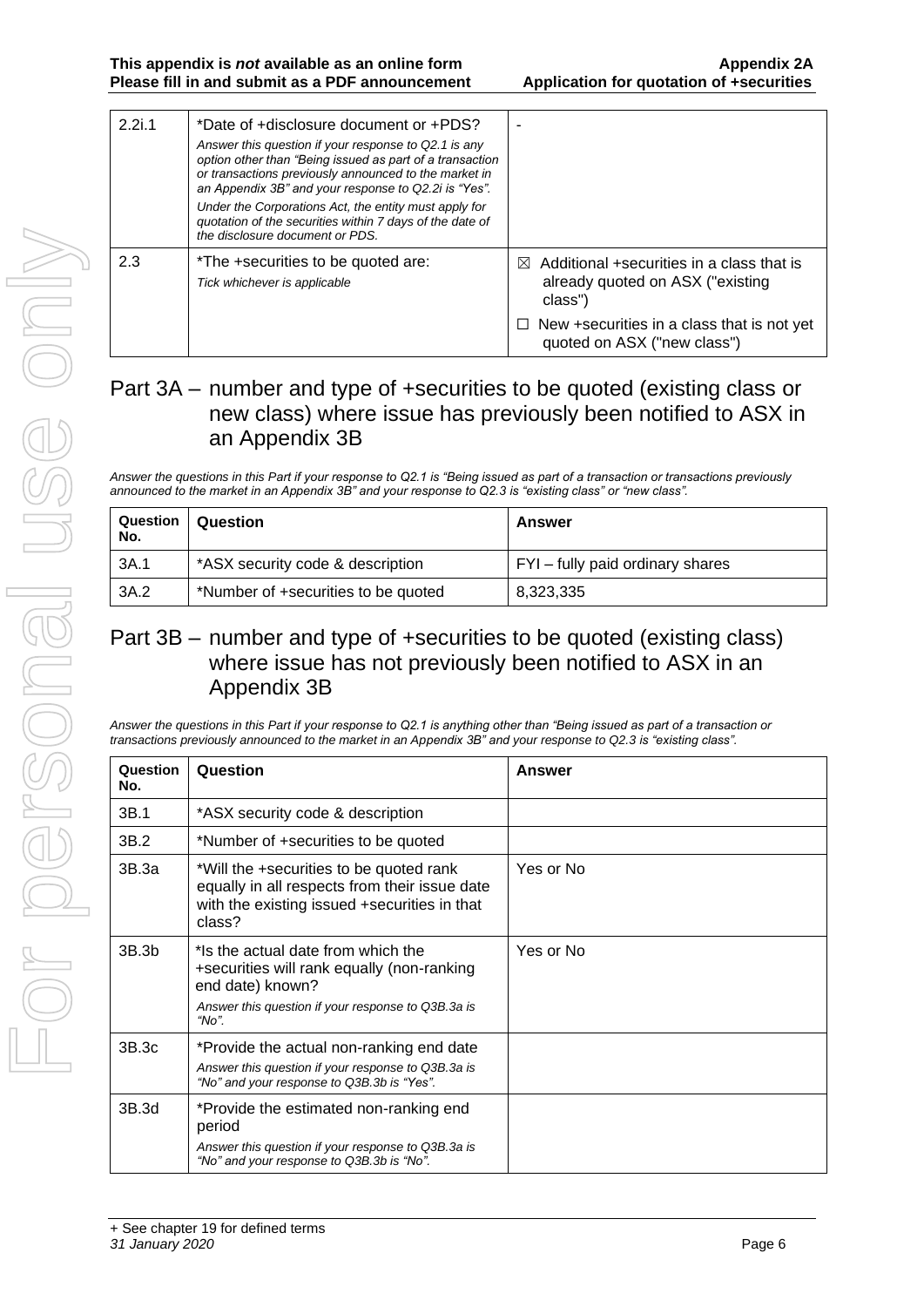| 3B.3e | *Please state the extent to which the<br>+securities do not rank equally:                                                                                                                                                                                                                                                     |  |
|-------|-------------------------------------------------------------------------------------------------------------------------------------------------------------------------------------------------------------------------------------------------------------------------------------------------------------------------------|--|
|       | • in relation to the next dividend,<br>distribution or interest payment; or                                                                                                                                                                                                                                                   |  |
|       | for any other reason                                                                                                                                                                                                                                                                                                          |  |
|       | Answer this question if your response to Q3B.3a is<br>"No".                                                                                                                                                                                                                                                                   |  |
|       | For example, the securities may not rank at all, or may<br>rank proportionately based on the percentage of the<br>period in question they have been on issue, for the<br>next dividend, distribution or interest payment; or they<br>may not be entitled to participate in some other event,<br>such as an entitlement issue. |  |

### Part 3C – number and type of +securities to be quoted (new class) where issue has not previously been notified to ASX in an Appendix 3B

*Answer the questions in this Part if your response to Q2.1 is anything other than "Being issued as part of a transaction or transactions previously announced to the market in an Appendix 3B" and your response to Q2.3 is "new class".*

| Question<br>No. | Question                                                                                                                                                                                                                                                                                                                                                                                                                                                                                                                                                                                                                                                           | Answer                                                                                                                                                                                                                         |
|-----------------|--------------------------------------------------------------------------------------------------------------------------------------------------------------------------------------------------------------------------------------------------------------------------------------------------------------------------------------------------------------------------------------------------------------------------------------------------------------------------------------------------------------------------------------------------------------------------------------------------------------------------------------------------------------------|--------------------------------------------------------------------------------------------------------------------------------------------------------------------------------------------------------------------------------|
| 3C.1            | *Security description                                                                                                                                                                                                                                                                                                                                                                                                                                                                                                                                                                                                                                              |                                                                                                                                                                                                                                |
| 3C.2            | *Security type<br>Select one item from the list that best describes the<br>securities the subject of this form. This will determine<br>more detailed questions to be asked about the security<br>later in this section. Select "ordinary fully or partly paid<br>shares/units" for stapled securities or CDIs. For<br>interest rate securities, please select the appropriate<br>choice from either "Convertible debt securities" or<br>"Non-convertible debt securities". Select "Other" for<br>performance shares/units and performance<br>options/rights or if the selections available in the list do<br>not appropriately describe the security being issued. | $\Box$ Ordinary fully or partly paid shares/units<br>Options<br>$\Box$<br>+Convertible debt securities<br>$\Box$<br>Non-convertible +debt securities<br>$\Box$<br>Redeemable preference shares/units<br>$\Box$<br>$\Box$ Other |
| 3C.3            | <b>ISIN</b> code<br>Answer this question if you are an entity incorporated<br>outside Australia and you are seeking quotation of a<br>new class of securities other than CDIs. See also the<br>note at the top of this form.                                                                                                                                                                                                                                                                                                                                                                                                                                       |                                                                                                                                                                                                                                |
| 3C.4            | *Number of +securities to be quoted                                                                                                                                                                                                                                                                                                                                                                                                                                                                                                                                                                                                                                |                                                                                                                                                                                                                                |
| 3C.5a           | *Will all the +securities issued in this class<br>rank equally in all respects from the issue<br>date?                                                                                                                                                                                                                                                                                                                                                                                                                                                                                                                                                             | Yes or No                                                                                                                                                                                                                      |
| 3C.5b           | *Is the actual date from which the<br>+securities will rank equally (non-ranking<br>end date) known?<br>Answer this question if your response to Q3C.5a is<br>"No".                                                                                                                                                                                                                                                                                                                                                                                                                                                                                                | Yes or No                                                                                                                                                                                                                      |
| 3C.5c           | *Provide the actual non-ranking end date<br>Answer this question if your response to Q3C.5a is<br>"No" and your response to Q3C.5b is "Yes".                                                                                                                                                                                                                                                                                                                                                                                                                                                                                                                       |                                                                                                                                                                                                                                |
| 3C.5d           | *Provide the estimated non-ranking end<br>period<br>Answer this question if your response to Q3C.5a is<br>"No" and your response to Q3C.5b is "No".                                                                                                                                                                                                                                                                                                                                                                                                                                                                                                                |                                                                                                                                                                                                                                |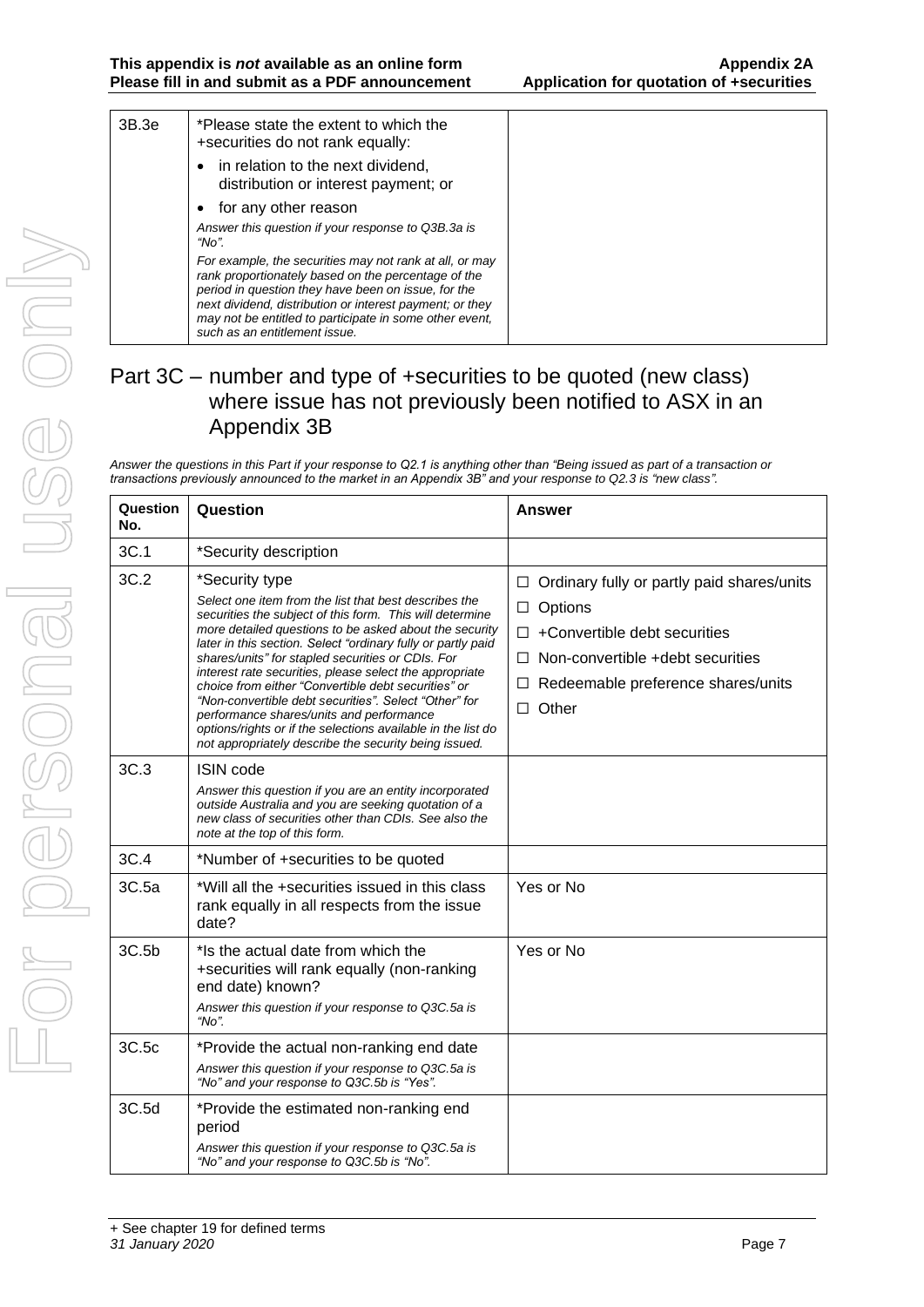| 3C.5e | *Please state the extent to which the<br>+securities do not rank equally:                                                                                                                                                                                                                                                                                                                                                                                 |                   |           |                                         |
|-------|-----------------------------------------------------------------------------------------------------------------------------------------------------------------------------------------------------------------------------------------------------------------------------------------------------------------------------------------------------------------------------------------------------------------------------------------------------------|-------------------|-----------|-----------------------------------------|
|       | in relation to the next dividend,<br>distribution or interest payment; or                                                                                                                                                                                                                                                                                                                                                                                 |                   |           |                                         |
|       | for any other reason                                                                                                                                                                                                                                                                                                                                                                                                                                      |                   |           |                                         |
|       | Answer this question if your response to Q3C.5a is<br>"No".                                                                                                                                                                                                                                                                                                                                                                                               |                   |           |                                         |
|       | For example, the securities may not rank at all, or may<br>rank proportionately based on the percentage of the<br>period in question they have been on issue, for the<br>next dividend, distribution or interest payment; or they<br>may not be entitled to participate in some other event,<br>such as an entitlement issue.                                                                                                                             |                   |           |                                         |
| 3C.6  | Please attach a document or provide a URL<br>link for a document lodged with ASX setting<br>out the material terms of the +securities to<br>be quoted<br>You may cross-reference a disclosure document, PDS,                                                                                                                                                                                                                                              |                   |           |                                         |
|       | information memorandum, investor presentation or<br>other announcement with this information provided it<br>has been released to the ASX Market Announcements<br>Platform.                                                                                                                                                                                                                                                                                |                   |           |                                         |
| 3C.7  | *Have you received confirmation from ASX<br>that the terms of the +securities are<br>appropriate and equitable under listing rule<br>6.1?                                                                                                                                                                                                                                                                                                                 |                   | Yes or No |                                         |
|       | Answer this question only if you are an ASX Listing.<br>(ASX Foreign Exempt Listings and ASX Debt Listings<br>do not have to answer this question).                                                                                                                                                                                                                                                                                                       |                   |           |                                         |
|       | If your response is "No" and the securities have any<br>unusual terms, you should approach ASX as soon as<br>possible for confirmation under listing rule 6.1 that the<br>terms are appropriate and equitable.                                                                                                                                                                                                                                            |                   |           |                                         |
| 3C.8  | *Provide a distribution schedule for the new +securities according to the categories set out<br>in the left hand column – including the number of recipients and the total percentage of the<br>new +securities held by the recipients in each category.                                                                                                                                                                                                  |                   |           |                                         |
|       | Number of +securities held                                                                                                                                                                                                                                                                                                                                                                                                                                | Number of holders |           | Total percentage of<br>+securities held |
|       | $1 - 1,000$                                                                                                                                                                                                                                                                                                                                                                                                                                               |                   |           |                                         |
|       | $1,001 - 5,000$                                                                                                                                                                                                                                                                                                                                                                                                                                           |                   |           |                                         |
|       | $5,001 - 10,000$                                                                                                                                                                                                                                                                                                                                                                                                                                          |                   |           |                                         |
|       | $10,001 - 100,000$                                                                                                                                                                                                                                                                                                                                                                                                                                        |                   |           |                                         |
|       | 100,001 and over                                                                                                                                                                                                                                                                                                                                                                                                                                          |                   |           |                                         |
|       | Answer this question only if you are an ASX Listing (ASX Foreign Exempt Listings and ASX Debt Listings do not                                                                                                                                                                                                                                                                                                                                             |                   |           |                                         |
|       | have to answer this question) and the securities to be quoted have already been issued.<br>Note: if the securities to be quoted have not yet been issued, under listing rule 3.10.5, you will need to provide to<br>ASX a list of the 20 largest recipients of the new +securities, and the number and percentage of the new<br>+securities received by each of those recipients, and a distribution schedule for the securities when they are<br>issued. |                   |           |                                         |
| 3C.9a | Ordinary fully or partly paid shares/units details<br>Answer the questions in this section if you selected this security type in your response to Question 3C.2.                                                                                                                                                                                                                                                                                          |                   |           |                                         |
|       | *+Security currency                                                                                                                                                                                                                                                                                                                                                                                                                                       |                   |           |                                         |
|       | This is the currency in which the face amount of an<br>issue is denominated. It will also typically be the<br>currency in which distributions are declared.                                                                                                                                                                                                                                                                                               |                   |           |                                         |
|       | *Will there be CDIs issued over the<br>+securities?                                                                                                                                                                                                                                                                                                                                                                                                       |                   | Yes or No |                                         |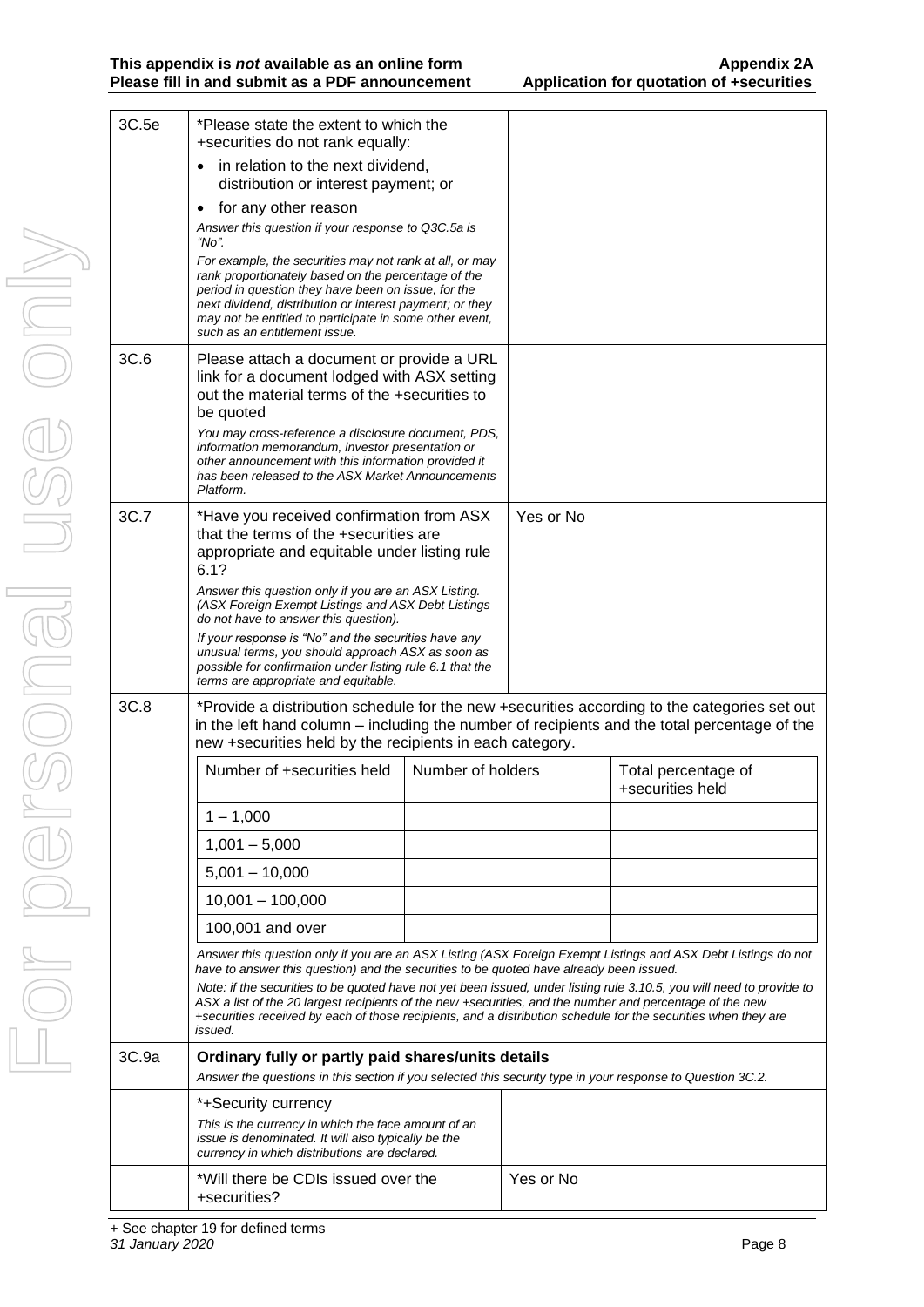#### **This appendix is** *not* **available as an online form Appendix 2A Please fill in and submit as a PDF announcement**

| X:Y<br>*CDI ratio<br>Answer this question if you answered "Yes" to the<br>previous question. This is the ratio at which CDIs can<br>be transmuted into the underlying security (e.g. 4:1<br>means 4 CDIs represent 1 underlying security<br>whereas 1:4 means 1 CDI represents 4 underlying<br>securities).<br>Yes or No<br>*Is it a partly paid class of +security?<br>X:Y<br>*Paid up amount: unpaid amount<br>Answer this question if answered "Yes" to the<br>previous question.<br>The paid up amount represents the amount of<br>application money and/or calls which have been paid<br>on any security considered 'partly paid'<br>The unpaid amount represents the unpaid or yet to<br>be called amount on any security considered 'partly<br>paid'.<br>The amounts should be provided per the security<br>currency (e.g. if the security currency is AUD, then<br>the paid up and unpaid amount per security in AUD).<br>Yes or No<br>*Is it a stapled +security?<br>This is a security class that comprises a number of<br>ordinary shares and/or ordinary units issued by<br>separate entities that are stapled together for the<br>purposes of trading.<br>3C.9b<br><b>Option details</b><br>Answer the questions in this section if you selected this security type in your response to Question 3C.2.<br>*+Security currency<br>This is the currency in which the exercise price is<br>payable.<br>*Exercise price<br>The price at which each option can be exercised and<br>convert into the underlying security.<br>The exercise price should be provided per the<br>security currency (i.e. if the security currency is AUD,<br>the exercise price should be expressed in AUD).<br>*Expiry date<br>The date on which the options expire or terminate.<br>*Details of the number and type of<br>+security (including its ASX security code<br>if the +security is quoted on ASX) that will<br>be issued if an option is exercised<br>For example, if the option can be exercised to receive<br>one fully paid ordinary share with ASX security code<br>ABC, please insert "One fully paid ordinary share<br>(ASX:ABC)". |  |  |
|-----------------------------------------------------------------------------------------------------------------------------------------------------------------------------------------------------------------------------------------------------------------------------------------------------------------------------------------------------------------------------------------------------------------------------------------------------------------------------------------------------------------------------------------------------------------------------------------------------------------------------------------------------------------------------------------------------------------------------------------------------------------------------------------------------------------------------------------------------------------------------------------------------------------------------------------------------------------------------------------------------------------------------------------------------------------------------------------------------------------------------------------------------------------------------------------------------------------------------------------------------------------------------------------------------------------------------------------------------------------------------------------------------------------------------------------------------------------------------------------------------------------------------------------------------------------------------------------------------------------------------------------------------------------------------------------------------------------------------------------------------------------------------------------------------------------------------------------------------------------------------------------------------------------------------------------------------------------------------------------------------------------------------------------------------------------------------------------------------------------------------------------|--|--|
|                                                                                                                                                                                                                                                                                                                                                                                                                                                                                                                                                                                                                                                                                                                                                                                                                                                                                                                                                                                                                                                                                                                                                                                                                                                                                                                                                                                                                                                                                                                                                                                                                                                                                                                                                                                                                                                                                                                                                                                                                                                                                                                                         |  |  |
|                                                                                                                                                                                                                                                                                                                                                                                                                                                                                                                                                                                                                                                                                                                                                                                                                                                                                                                                                                                                                                                                                                                                                                                                                                                                                                                                                                                                                                                                                                                                                                                                                                                                                                                                                                                                                                                                                                                                                                                                                                                                                                                                         |  |  |
|                                                                                                                                                                                                                                                                                                                                                                                                                                                                                                                                                                                                                                                                                                                                                                                                                                                                                                                                                                                                                                                                                                                                                                                                                                                                                                                                                                                                                                                                                                                                                                                                                                                                                                                                                                                                                                                                                                                                                                                                                                                                                                                                         |  |  |
|                                                                                                                                                                                                                                                                                                                                                                                                                                                                                                                                                                                                                                                                                                                                                                                                                                                                                                                                                                                                                                                                                                                                                                                                                                                                                                                                                                                                                                                                                                                                                                                                                                                                                                                                                                                                                                                                                                                                                                                                                                                                                                                                         |  |  |
|                                                                                                                                                                                                                                                                                                                                                                                                                                                                                                                                                                                                                                                                                                                                                                                                                                                                                                                                                                                                                                                                                                                                                                                                                                                                                                                                                                                                                                                                                                                                                                                                                                                                                                                                                                                                                                                                                                                                                                                                                                                                                                                                         |  |  |
|                                                                                                                                                                                                                                                                                                                                                                                                                                                                                                                                                                                                                                                                                                                                                                                                                                                                                                                                                                                                                                                                                                                                                                                                                                                                                                                                                                                                                                                                                                                                                                                                                                                                                                                                                                                                                                                                                                                                                                                                                                                                                                                                         |  |  |
|                                                                                                                                                                                                                                                                                                                                                                                                                                                                                                                                                                                                                                                                                                                                                                                                                                                                                                                                                                                                                                                                                                                                                                                                                                                                                                                                                                                                                                                                                                                                                                                                                                                                                                                                                                                                                                                                                                                                                                                                                                                                                                                                         |  |  |
|                                                                                                                                                                                                                                                                                                                                                                                                                                                                                                                                                                                                                                                                                                                                                                                                                                                                                                                                                                                                                                                                                                                                                                                                                                                                                                                                                                                                                                                                                                                                                                                                                                                                                                                                                                                                                                                                                                                                                                                                                                                                                                                                         |  |  |
|                                                                                                                                                                                                                                                                                                                                                                                                                                                                                                                                                                                                                                                                                                                                                                                                                                                                                                                                                                                                                                                                                                                                                                                                                                                                                                                                                                                                                                                                                                                                                                                                                                                                                                                                                                                                                                                                                                                                                                                                                                                                                                                                         |  |  |
|                                                                                                                                                                                                                                                                                                                                                                                                                                                                                                                                                                                                                                                                                                                                                                                                                                                                                                                                                                                                                                                                                                                                                                                                                                                                                                                                                                                                                                                                                                                                                                                                                                                                                                                                                                                                                                                                                                                                                                                                                                                                                                                                         |  |  |
|                                                                                                                                                                                                                                                                                                                                                                                                                                                                                                                                                                                                                                                                                                                                                                                                                                                                                                                                                                                                                                                                                                                                                                                                                                                                                                                                                                                                                                                                                                                                                                                                                                                                                                                                                                                                                                                                                                                                                                                                                                                                                                                                         |  |  |
|                                                                                                                                                                                                                                                                                                                                                                                                                                                                                                                                                                                                                                                                                                                                                                                                                                                                                                                                                                                                                                                                                                                                                                                                                                                                                                                                                                                                                                                                                                                                                                                                                                                                                                                                                                                                                                                                                                                                                                                                                                                                                                                                         |  |  |
|                                                                                                                                                                                                                                                                                                                                                                                                                                                                                                                                                                                                                                                                                                                                                                                                                                                                                                                                                                                                                                                                                                                                                                                                                                                                                                                                                                                                                                                                                                                                                                                                                                                                                                                                                                                                                                                                                                                                                                                                                                                                                                                                         |  |  |
|                                                                                                                                                                                                                                                                                                                                                                                                                                                                                                                                                                                                                                                                                                                                                                                                                                                                                                                                                                                                                                                                                                                                                                                                                                                                                                                                                                                                                                                                                                                                                                                                                                                                                                                                                                                                                                                                                                                                                                                                                                                                                                                                         |  |  |
|                                                                                                                                                                                                                                                                                                                                                                                                                                                                                                                                                                                                                                                                                                                                                                                                                                                                                                                                                                                                                                                                                                                                                                                                                                                                                                                                                                                                                                                                                                                                                                                                                                                                                                                                                                                                                                                                                                                                                                                                                                                                                                                                         |  |  |
|                                                                                                                                                                                                                                                                                                                                                                                                                                                                                                                                                                                                                                                                                                                                                                                                                                                                                                                                                                                                                                                                                                                                                                                                                                                                                                                                                                                                                                                                                                                                                                                                                                                                                                                                                                                                                                                                                                                                                                                                                                                                                                                                         |  |  |
|                                                                                                                                                                                                                                                                                                                                                                                                                                                                                                                                                                                                                                                                                                                                                                                                                                                                                                                                                                                                                                                                                                                                                                                                                                                                                                                                                                                                                                                                                                                                                                                                                                                                                                                                                                                                                                                                                                                                                                                                                                                                                                                                         |  |  |
|                                                                                                                                                                                                                                                                                                                                                                                                                                                                                                                                                                                                                                                                                                                                                                                                                                                                                                                                                                                                                                                                                                                                                                                                                                                                                                                                                                                                                                                                                                                                                                                                                                                                                                                                                                                                                                                                                                                                                                                                                                                                                                                                         |  |  |
|                                                                                                                                                                                                                                                                                                                                                                                                                                                                                                                                                                                                                                                                                                                                                                                                                                                                                                                                                                                                                                                                                                                                                                                                                                                                                                                                                                                                                                                                                                                                                                                                                                                                                                                                                                                                                                                                                                                                                                                                                                                                                                                                         |  |  |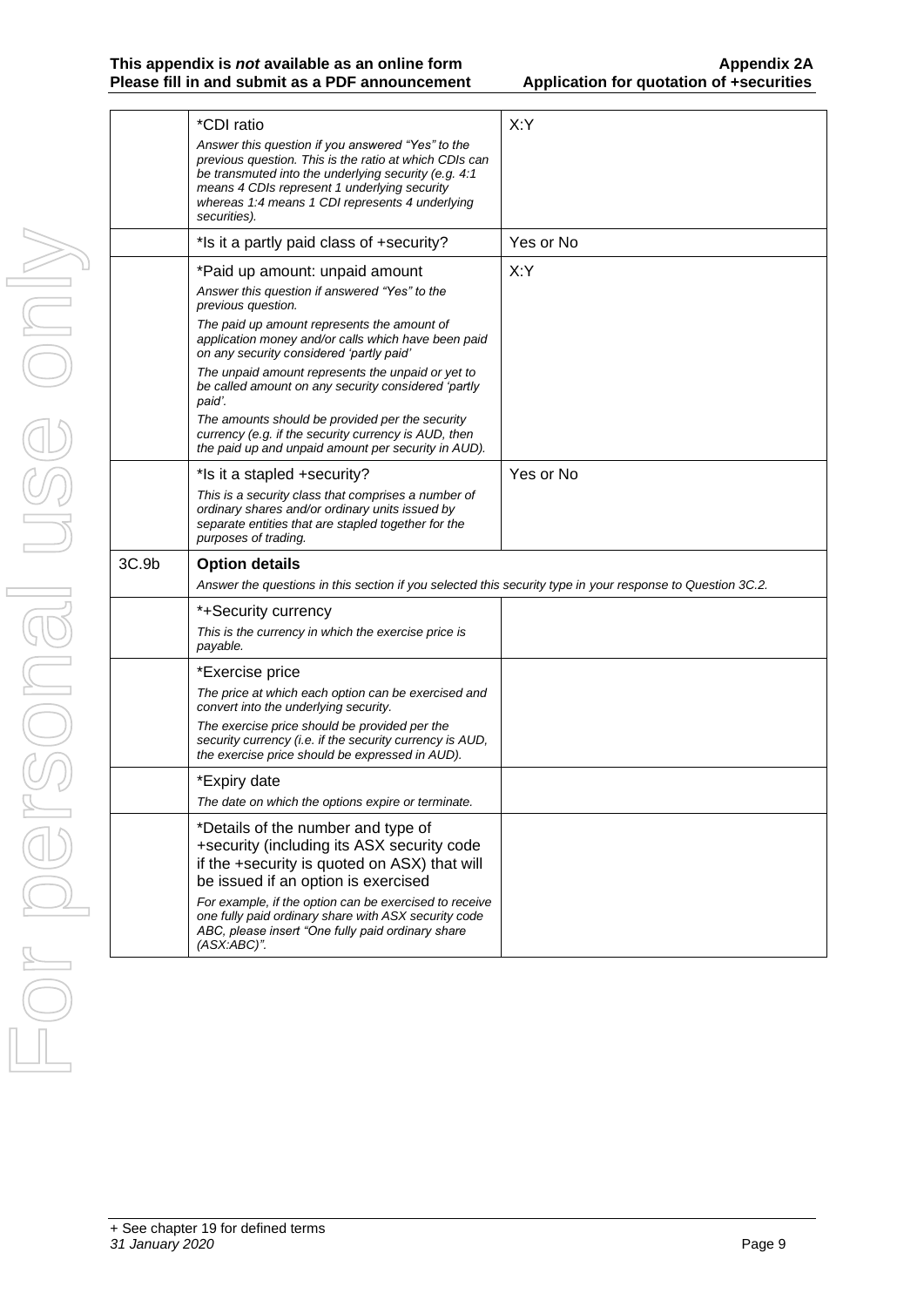| 3C.9c | Details of non-convertible +debt securities, +convertible debt securities, or<br>redeemable preference shares/units                                                                                      |                                         |
|-------|----------------------------------------------------------------------------------------------------------------------------------------------------------------------------------------------------------|-----------------------------------------|
|       | Answer the questions in this section if you selected one of these security types in your response to Question<br>3C.2.                                                                                   |                                         |
|       | Refer to Guidance Note 34 and the "Guide to the Naming Conventions and Security Descriptions for ASX Quoted<br>Debt and Hybrid Securities" for further information on certain terms used in this section |                                         |
|       | *Type of +security                                                                                                                                                                                       | Simple corporate bond<br>$\Box$         |
|       | Select one item from the list                                                                                                                                                                            | Non-convertible note or bond<br>$\perp$ |
|       |                                                                                                                                                                                                          | Convertible note or bond                |
|       |                                                                                                                                                                                                          | Preference share/unit<br>$\perp$        |
|       |                                                                                                                                                                                                          | Capital note<br>$\Box$                  |
|       |                                                                                                                                                                                                          | <b>Hybrid security</b><br>$\Box$        |
|       |                                                                                                                                                                                                          | Other<br>$\Box$                         |
|       | *+Security currency                                                                                                                                                                                      |                                         |
|       | This is the currency in which the face value of the<br>security is denominated. It will also typically be the<br>currency in which interest or distributions are paid.                                   |                                         |
|       | Face value                                                                                                                                                                                               |                                         |
|       | This is the principal amount of each security.                                                                                                                                                           |                                         |
|       | The face value should be provided per the security<br>currency (i.e. if security currency is AUD, then the<br>face value per security in AUD).                                                           |                                         |
|       | *Interest rate type                                                                                                                                                                                      | Fixed rate<br>$\Box$                    |
|       | Select one item from the list                                                                                                                                                                            | Floating rate<br>ப                      |
|       | Select the appropriate interest rate type per the terms<br>of the security. Definitions for each type are provided                                                                                       | Indexed rate<br>⊔                       |
|       | in the Guide to the Naming Conventions and Security<br>Descriptions for ASX Quoted Debt and Hybrid                                                                                                       | Variable rate<br>$\perp$                |
|       | Securities                                                                                                                                                                                               | Zero coupon/no interest<br>ப            |
|       |                                                                                                                                                                                                          | Other<br>$\Box$                         |
|       | Frequency of coupon/interest payments                                                                                                                                                                    | Monthly<br>$\sqcup$                     |
|       | per year<br>Select one item from the list.                                                                                                                                                               | Quarterly                               |
|       |                                                                                                                                                                                                          | Semi-annual                             |
|       |                                                                                                                                                                                                          | Annual                                  |
|       |                                                                                                                                                                                                          | No coupon/interest payments             |
|       |                                                                                                                                                                                                          | Other                                   |
|       | First interest payment date                                                                                                                                                                              |                                         |
|       | A response is not required if you have selected "No<br>coupon/interest payments" in response to the                                                                                                      |                                         |
|       | question above on the frequency of coupon/interest<br>payments                                                                                                                                           |                                         |
|       | Interest rate per annum                                                                                                                                                                                  | % p.a.                                  |
|       | Answer this question if the interest rate type is fixed.                                                                                                                                                 |                                         |
|       | *Is the interest rate per annum estimated<br>at this time?                                                                                                                                               | Yes or No                               |
|       | Answer this question if the interest rate type is fixed.                                                                                                                                                 |                                         |
|       | If the interest rate per annum is estimated,<br>then what is the date for this information to<br>be announced to the market (if known)                                                                   |                                         |
|       | Answer this question if the interest rate type is fixed<br>and your response to the previous question is "Yes".                                                                                          |                                         |
|       | Answer "Unknown" if the date is not known at this<br>time.                                                                                                                                               |                                         |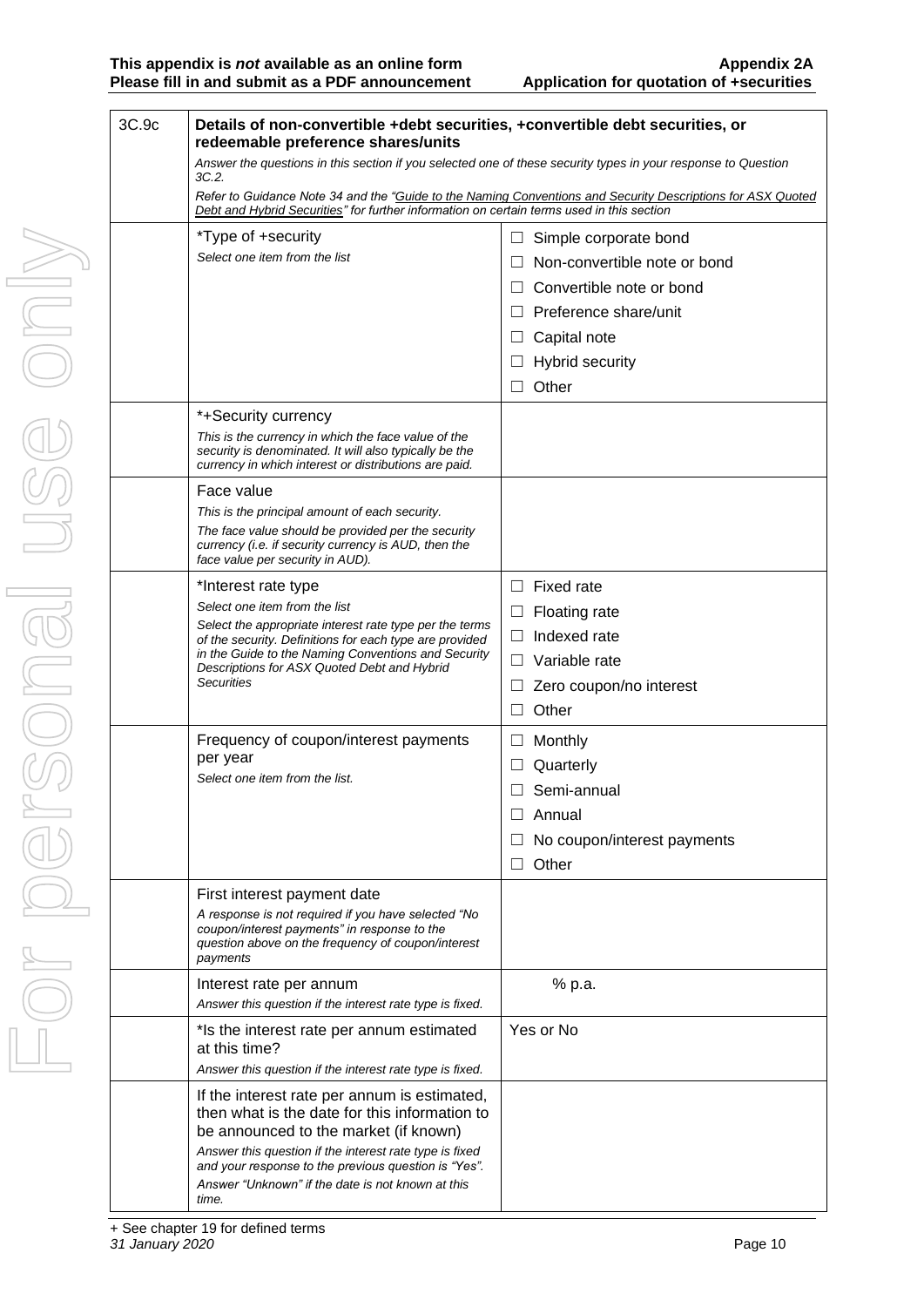| *Does the interest rate include a reference<br>rate, base rate or market rate (e.g. BBSW)<br>or CPI)?<br>Answer this question if the interest rate type is<br>floating or indexed.                                                                                                                                                                                                                                                                                                                                                                                                                                                                                                   | Yes or No                                                                                                         |
|--------------------------------------------------------------------------------------------------------------------------------------------------------------------------------------------------------------------------------------------------------------------------------------------------------------------------------------------------------------------------------------------------------------------------------------------------------------------------------------------------------------------------------------------------------------------------------------------------------------------------------------------------------------------------------------|-------------------------------------------------------------------------------------------------------------------|
| *What is the reference rate, base rate or<br>market rate?<br>Answer this question if the interest rate type is<br>floating or indexed and your response to the previous<br>question is "Yes".                                                                                                                                                                                                                                                                                                                                                                                                                                                                                        |                                                                                                                   |
| *Does the interest rate include a margin<br>above the reference rate, base rate or<br>market rate?<br>Answer this question if the interest rate type is<br>floating or indexed.                                                                                                                                                                                                                                                                                                                                                                                                                                                                                                      | Yes or No                                                                                                         |
| *What is the margin above the reference<br>rate, base rate or market rate (expressed<br>as a percent per annum)<br>Answer this question if the interest rate type is<br>floating or indexed and your response to the previous<br>question is "Yes".                                                                                                                                                                                                                                                                                                                                                                                                                                  | % p.a.                                                                                                            |
| *S128F of the Income Tax Assessment<br>Act status applicable to the +security<br>Select one item from the list<br>For financial products which are likely to give rise to a<br>payment to which s128F of the Income Tax<br>Assessment Act applies, ASX requests issuers to<br>confirm the s128F status of the security:<br>"s128F exempt" means interest payments are not<br>taxable to non-residents:<br>"Not s128F exempt" means interest payments are<br>$\bullet$<br>taxable to non-residents;<br>"s128F exemption status unknown" means the<br>$\bullet$<br><i>issuer is unable to advise the status:</i><br>"Not applicable" means s128F is not applicable to<br>this security | $\Box$ s128F exempt<br>$\Box$ Not s128F exempt<br>s128F exemption status unknown<br>Ш<br>Not applicable<br>$\Box$ |
| *Is the +security perpetual (i.e. no maturity<br>date)?                                                                                                                                                                                                                                                                                                                                                                                                                                                                                                                                                                                                                              | Yes or No                                                                                                         |
| *Maturity date<br>Answer this question if the security is not perpetual                                                                                                                                                                                                                                                                                                                                                                                                                                                                                                                                                                                                              |                                                                                                                   |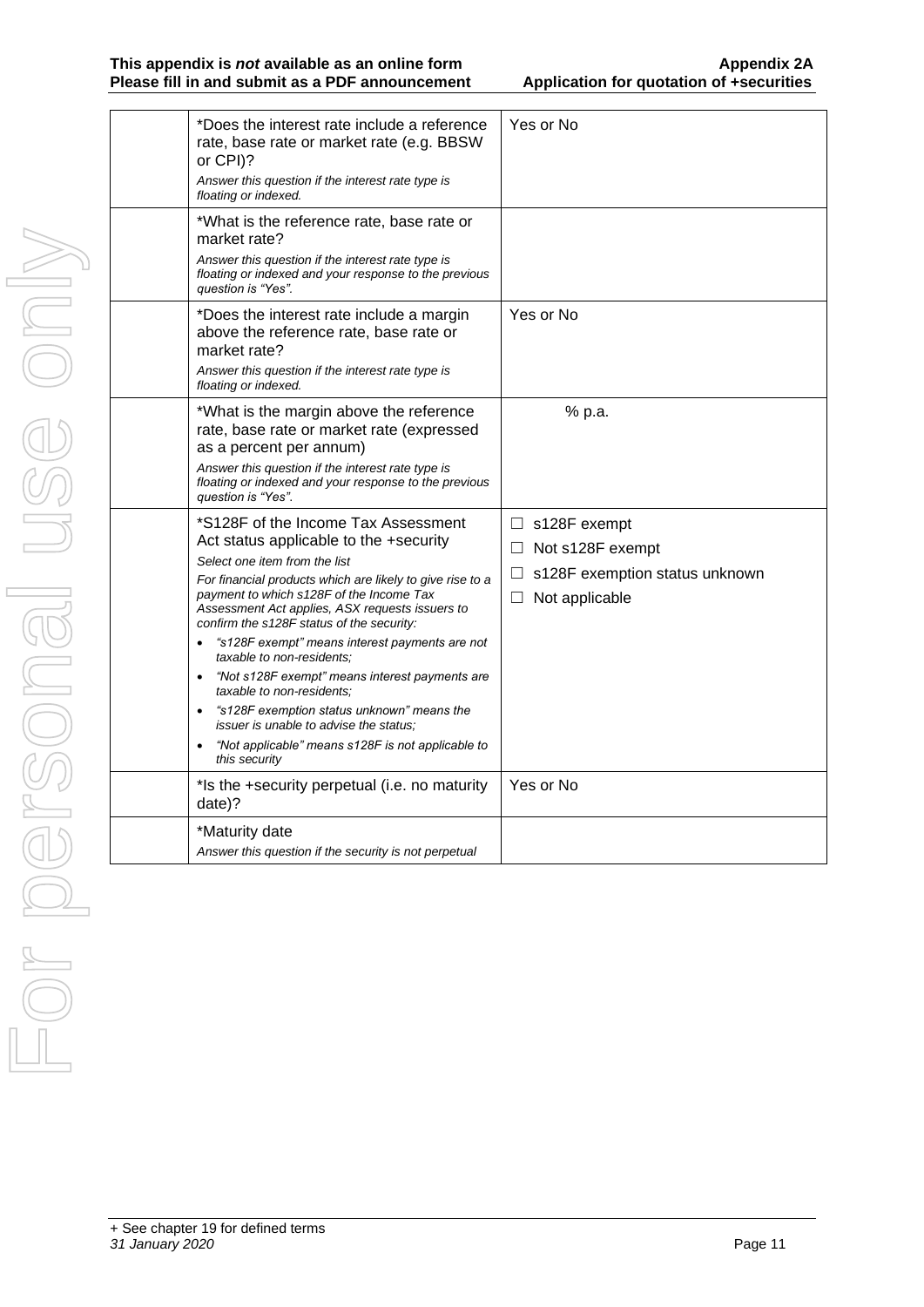#### **This appendix is** *not* **available as an online form Appendix 2A Please fill in and submit as a PDF announcement**

 $\overline{\phantom{a}}$ 

| *Select other features applicable to the<br>+security<br>Up to 4 features can be selected. Further information<br>is available in the Guide to the Naming Conventions<br>and Security Descriptions for ASX Quoted Debt and<br><b>Hybrid Securities.</b>                                                                                                                                                                                                                                                                                        | $\Box$ Simple<br>Subordinated<br>П<br>Secured<br>$\Box$<br>$\Box$ Converting<br>Convertible<br>П<br>Transformable<br>П<br>$\Box$ Exchangeable<br>Cumulative<br>П<br>$\Box$ Non-Cumulative<br>$\Box$ Redeemable<br>$\Box$ Extendable<br>$\Box$ Reset<br>Step-Down<br>$\Box$<br>Step-Up<br>$\Box$<br>Stapled<br>$\Box$<br>None of the above |
|------------------------------------------------------------------------------------------------------------------------------------------------------------------------------------------------------------------------------------------------------------------------------------------------------------------------------------------------------------------------------------------------------------------------------------------------------------------------------------------------------------------------------------------------|-------------------------------------------------------------------------------------------------------------------------------------------------------------------------------------------------------------------------------------------------------------------------------------------------------------------------------------------|
| *Is there a first trigger date on which a<br>right of conversion, redemption, call or put<br>can be exercised (whichever is first)?                                                                                                                                                                                                                                                                                                                                                                                                            | Yes or No                                                                                                                                                                                                                                                                                                                                 |
| *If yes, what is the first trigger date<br>Answer this question if your response to the previous<br>question is "Yes".                                                                                                                                                                                                                                                                                                                                                                                                                         |                                                                                                                                                                                                                                                                                                                                           |
| Details of the number and type of +security<br>(including its ASX security code if the<br>+security is quoted on ASX) that will be<br>issued if the +securities to be quoted are<br>converted, transformed or exchanged<br>Answer this question if the security features include<br>"converting", "convertible", "transformable" or<br>"exchangeable".<br>For example, if the security can be converted into<br>1,000 fully paid ordinary shares with ASX security<br>code ABC, please insert "1,000 fully paid ordinary<br>shares (ASX:ABC)". |                                                                                                                                                                                                                                                                                                                                           |

# Part 4 – Issue details

| Question<br>No.  | Question                                                                                                                                                                    | <b>Answer</b> |
|------------------|-----------------------------------------------------------------------------------------------------------------------------------------------------------------------------|---------------|
| 4.1              | *Have the +securities to be quoted been<br>issued yet?                                                                                                                      | <b>Yes</b>    |
| 4.1a             | *What was their date of issue?<br>Answer this question if your response to Q4.1 is<br>"Yes".                                                                                | 15 June 2020  |
| 4.1 <sub>b</sub> | *What is their proposed date of issue?<br>Answer this question if your response to Q4.1 is "No".                                                                            |               |
| 4.2              | *Are the +securities to be quoted being<br>issued for a cash consideration?<br>If the securities are being issued for nil cash<br>consideration, answer this question "No". | <b>No</b>     |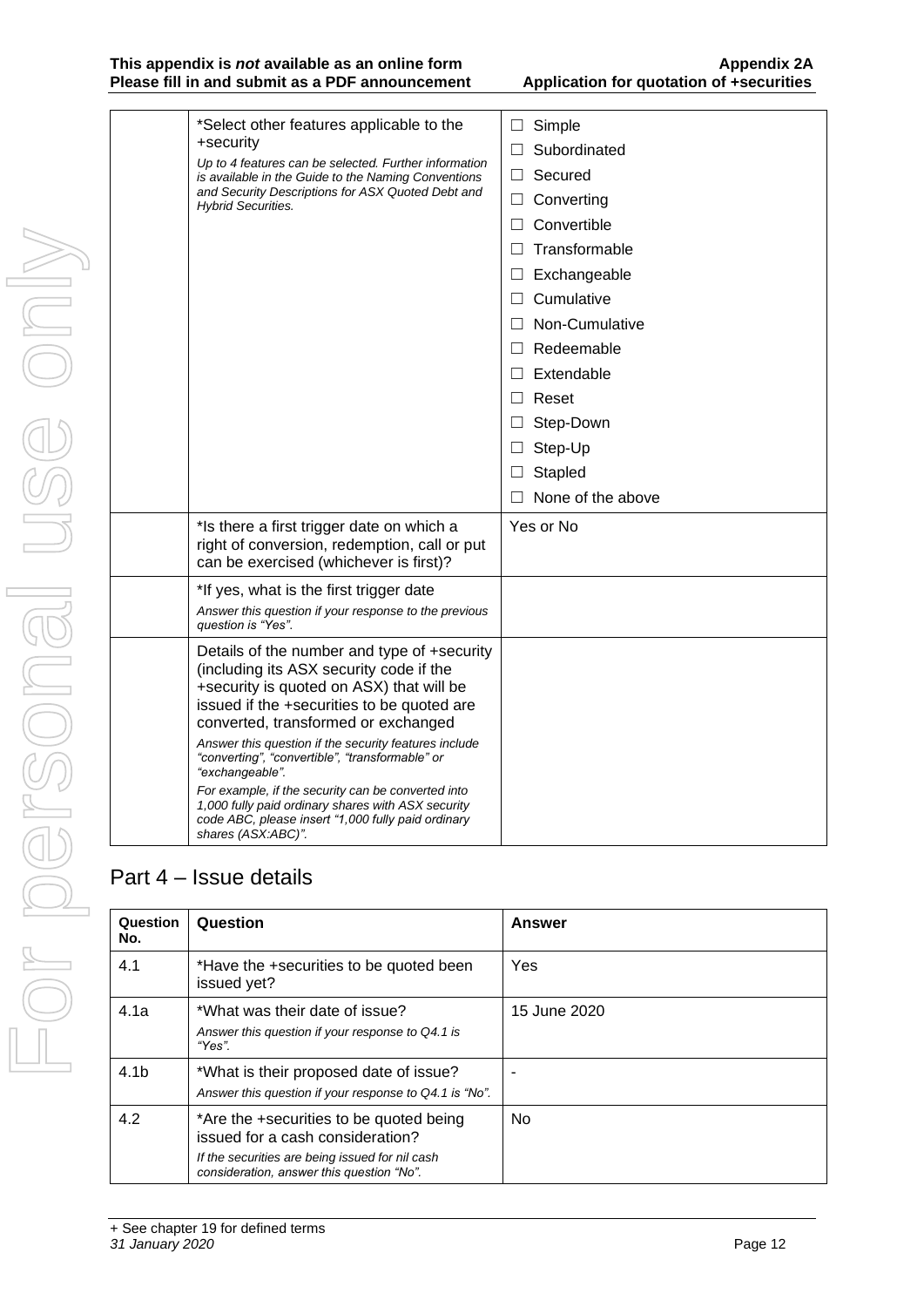| 4.2a             | *In what currency is the cash consideration<br>being paid                                                                                                                                              |                                                                                                                                                                                                                  |
|------------------|--------------------------------------------------------------------------------------------------------------------------------------------------------------------------------------------------------|------------------------------------------------------------------------------------------------------------------------------------------------------------------------------------------------------------------|
|                  | For example, if the consideration is being paid in<br>Australian Dollars, state AUD.                                                                                                                   |                                                                                                                                                                                                                  |
|                  | Answer this question if your response to Q4.2 is<br>"Yes".                                                                                                                                             |                                                                                                                                                                                                                  |
| 4.2 <sub>b</sub> | *What is the issue price per +security                                                                                                                                                                 | 5 cents per share                                                                                                                                                                                                |
|                  | Answer this question if your response to Q4.2 is "Yes"<br>and by reference to the issue currency provided in<br>your response to Q4.2a.                                                                |                                                                                                                                                                                                                  |
|                  | Note: you cannot enter a nil amount here. If the<br>securities are being issued for nil cash consideration,<br>answer Q4.2 as "No" and complete Q4.2c and Q4.2d.                                       |                                                                                                                                                                                                                  |
| 4.2c             | Please describe the consideration being<br>provided for the +securities to be quoted<br>Answer this question if your response to Q4.2 is "No".                                                         | The issue of the shares is in full payment<br>(excluding GST) of approximately \$416,170<br>owed for technical; product development<br>and marketing; and investor relation<br>services provided to the Company. |
| 4.2d             | Please provide an estimate (in AUD) of the<br>value of the consideration being provided<br>per +security for the +securities to be<br>quoted<br>Answer this question if your response to Q4.2 is "No". | \$416,170                                                                                                                                                                                                        |
| 4.3              | Any other information the entity wishes to<br>provide about the issue                                                                                                                                  |                                                                                                                                                                                                                  |
|                  |                                                                                                                                                                                                        |                                                                                                                                                                                                                  |

# Part 5 – Issued capital following quotation

Following the quotation of the +securities the subject of this application, the issued capital of the entity will comprise:

*Note: the figures provided in the tables in sections 5.1 and 5.2 below are used to calculate the total market capitalisation of the entity published by ASX from time to time. Please make sure you include in the relevant table each class of securities issued by the entity.*

*If you have quoted CHESS Depository Interests (CDIs) issued over your securities, include them in the table in section 5.1 and include in the table in section 5.2 any securities that do not have CDIs issued over them (and therefore are not quoted on ASX).*

*Restricted securities should only be included in the table in section 5.1 if you are applying to have them quoted because the escrow period for the securities has expired or is about to expire. Otherwise include them in the table in section 5.2.*

| 5.1 | * <b>Quoted +securities</b> (total number of each +class of +securities quoted on ASX following<br>the +quotation of the +securities the subject of this application) |                                      |
|-----|-----------------------------------------------------------------------------------------------------------------------------------------------------------------------|--------------------------------------|
|     | ASX security code and description                                                                                                                                     | Total number of +securities on issue |
|     | FYI - ordinary shares                                                                                                                                                 | 221,095,989                          |
|     |                                                                                                                                                                       |                                      |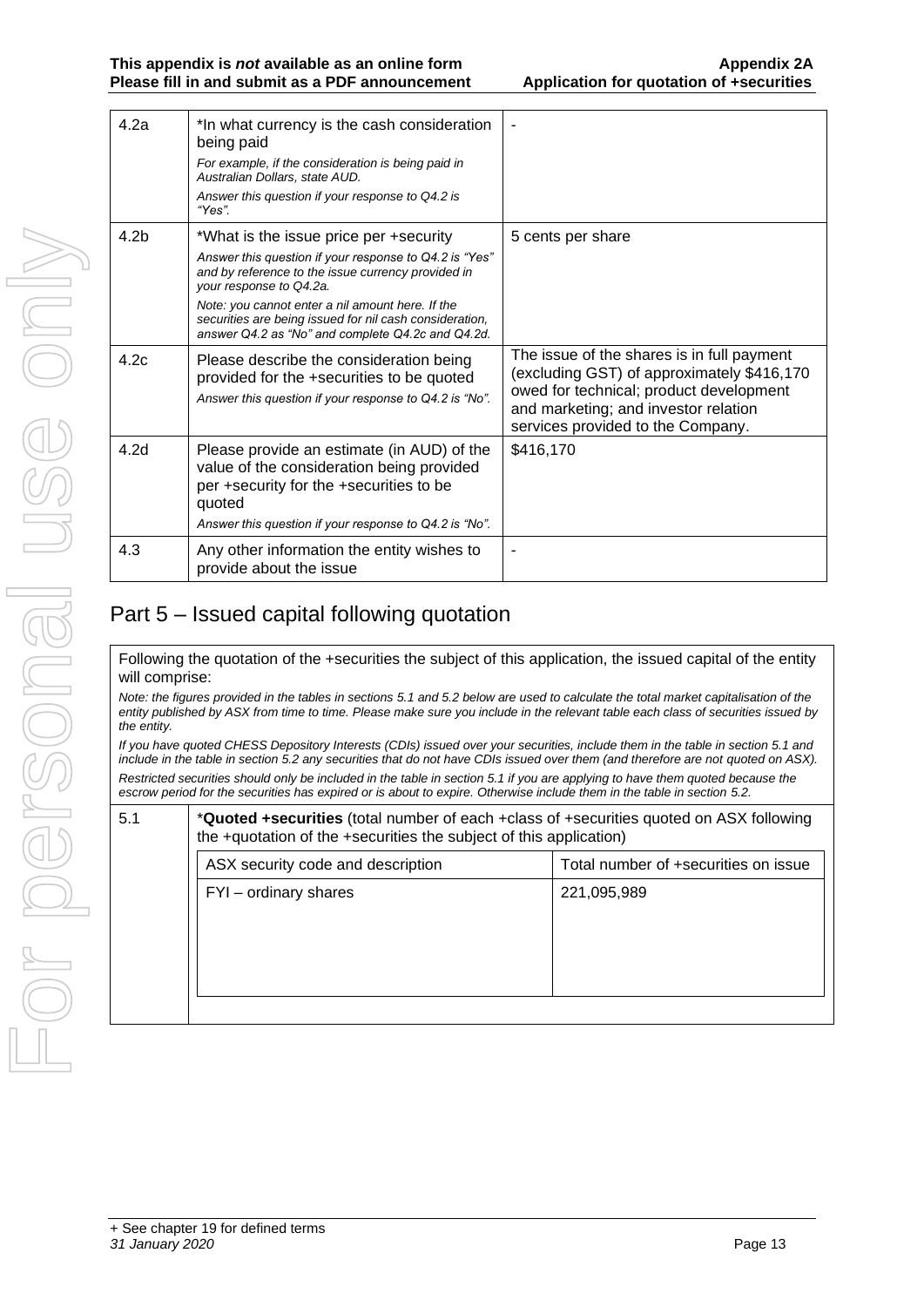| 5.2 | *Unquoted +securities (total number of each +class of +securities issued but not quoted<br>on ASX): |                                      |
|-----|-----------------------------------------------------------------------------------------------------|--------------------------------------|
|     | ASX security code and description                                                                   | Total number of +securities on issue |
|     | FYIAC – unlisted options:                                                                           |                                      |
|     | Expiring 31/07/21 exercisable at \$0.10                                                             | 8,146,600                            |
|     | Expiring 26/11/20 exercisable at \$0.106                                                            | 2,250,000                            |
|     |                                                                                                     |                                      |
|     |                                                                                                     |                                      |
|     |                                                                                                     |                                      |

# Part 6 – Other Listing Rule requirements

*The questions in this Part should only be answered if you are an ASX Listing (ASX Foreign Exempt Listings and ASX Debt Listings do not need to complete this Part) and:*

- *your response to Q2.1 is "Being issued under a dividend/distribution plan" and the response to Q2.2b.2 is "No"; or*  - *your response to Q2.1 is "Other".*

*Note that if your response to Q2.1 is "Being issued as part of a transaction or transactions previously announced to the market in an Appendix 3B", it is assumed that you will have provided the information referred to in this Part in the Appendix 3B.*

| Question<br>No.    | Question                                                                                                                                                                                                                                                                                                                                                                                                                                                                                                           | <b>Answer</b> |
|--------------------|--------------------------------------------------------------------------------------------------------------------------------------------------------------------------------------------------------------------------------------------------------------------------------------------------------------------------------------------------------------------------------------------------------------------------------------------------------------------------------------------------------------------|---------------|
| 6.1                | *Has the entity obtained, or is it obtaining,<br>+security holder approval for the issue<br>under listing rule 7.1?                                                                                                                                                                                                                                                                                                                                                                                                | <b>No</b>     |
| 6.1a               | *Date of meeting or proposed meeting to<br>approve the issue under listing rule 7.1<br>Answer this question if the response to Q6.1 is "Yes".                                                                                                                                                                                                                                                                                                                                                                      | ä,            |
| 6.1 <sub>b</sub>   | *Are any of the +securities being issued<br>without +security holder approval using the<br>entity's 15% placement capacity under<br>listing rule 7.1?<br>Answer this question if the response to Q6.1 is "No".                                                                                                                                                                                                                                                                                                     | Yes           |
| 6.1 <sub>b.1</sub> | *How many +securities are being issued<br>without +security holder approval using the<br>entity's 15% placement capacity under<br>listing rule 7.1?<br>Answer this question if the response to Q6.1 is "No"<br>and the response to Q6.1b is "Yes".<br>Please complete and separately send by email to your<br>ASX listings adviser a work sheet in the form of<br>Annexure B to Guidance Note 21 confirming the entity<br>has the available capacity under listing rule 7.1 to<br>issue that number of securities. | 8,323,335     |
| 6.1c               | *Are any of the +securities being issued<br>without +security holder approval using the<br>entity's additional 10% placement capacity<br>under listing rule 7.1A (if applicable)?<br>Answer this question if the response to Q6.1 is "No".                                                                                                                                                                                                                                                                         | <b>No</b>     |